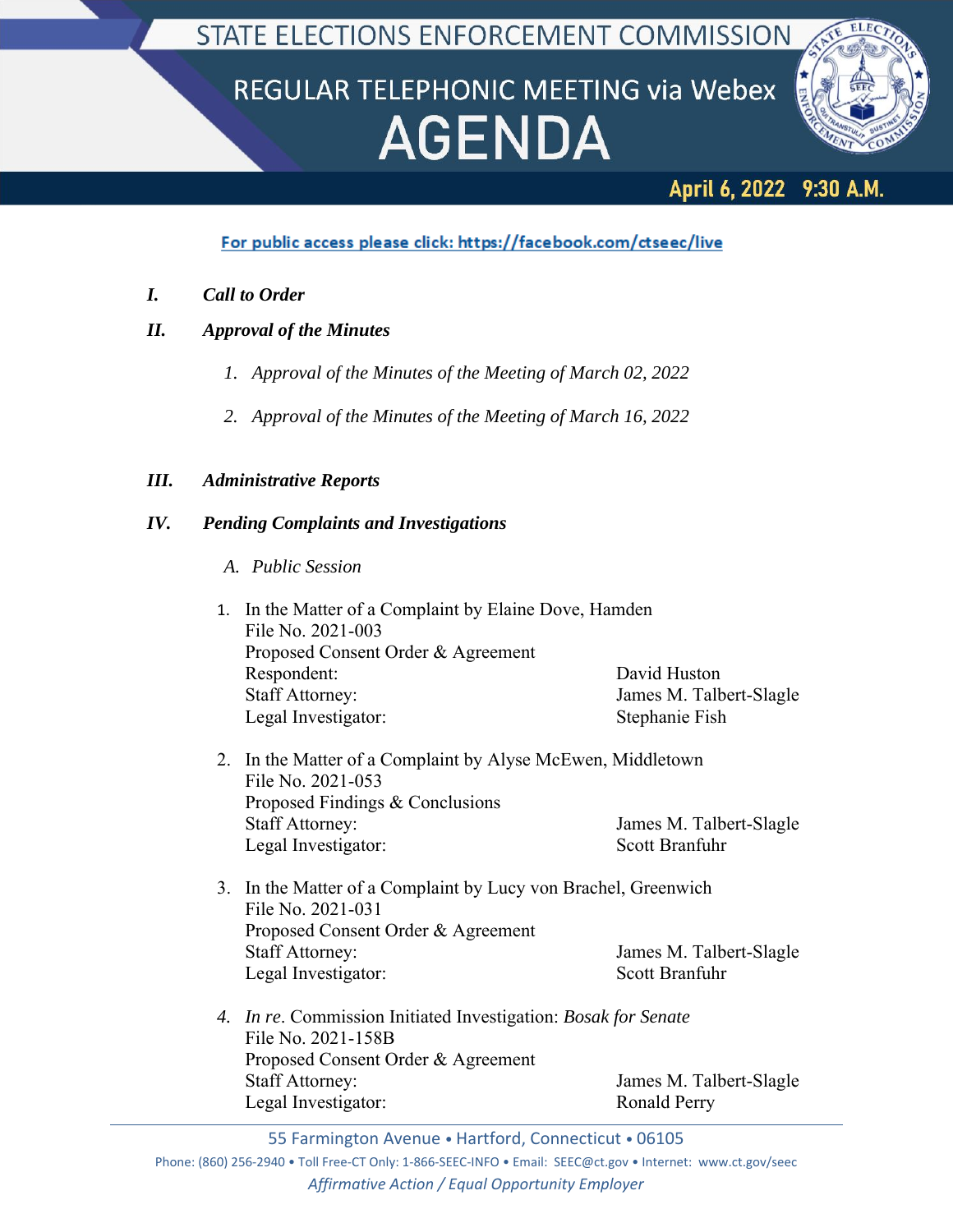- *V. Executive Session per General Statutes §§ 1-200(6)(B) and (E), and 1-210(b)(1), (3),(4),(10) and General Statutes §9-7a, as amended by Public Act 11-48 §300 (Preliminary draft and agency consideration of enforcement action and exempt records relative thereto)*
	- 1. Recommendation of Counsel: Necessary to Investigate Determination pursuant to General Statutes §9-7a, as amended by Public Act 11-48 §300
	- 2. In the Matter of a Complaint by Keith Hedrick, Groton File No. 2021-122 In the Matter of a Complaint by Deborah DeMusis, Guilford File No. 2021-174 In the Matter of a Referral by Newington Registrar of Voters Marie Fox File No. 2021-176 In the Matter of a Referral by Newington Registrar of Voters Jennifer Ancona File No. 2021-177 In the Matter of a Complaint by Jessica Rodi, Shelton File No. 2021-179 In the Matter of a Complaint by Sandra Coppola, Berlin File No. 2021-180 In the Matter of a Complaint by Jean-Claude Ambroise, Groton File No. 2021-184 In the Matter of a Referral by the Berlin Town Clerk File No. 2021-185 In the Matter of a Referral by the New Britain Town Clerk File No. 2021-186 Recommendation of Counsel In the Matter of a Referral by Stratford Registrar of Voters Louis DeCilio File No. 2021-187 In the Matter of a Complaint by Richard Marcone, Stratford File No. 2021-189 In the Matter of a Complaint by Stephanie Weintraub, South Windsor File No. 2021-191 In the Matter of a Complaint by Robert Dempsky, Norwich File No. 2021-203 In the Matter of a Complaint by Anthony Simonetti, Shelton File No. 2021-206 In the Matter of a Complaint by Anthony Simonetti, Shelton File No. 2021-207 In the Matter of a Complaint by Richard Kilby, et al, Bristol File No. 2021-213 In the Matter of a Complaint by Michael Ludwick, Enfield File No. 2022-001 Recommendation of Counsel Attorney: Kevin M. Ahern Legal Investigator: Stephanie Fish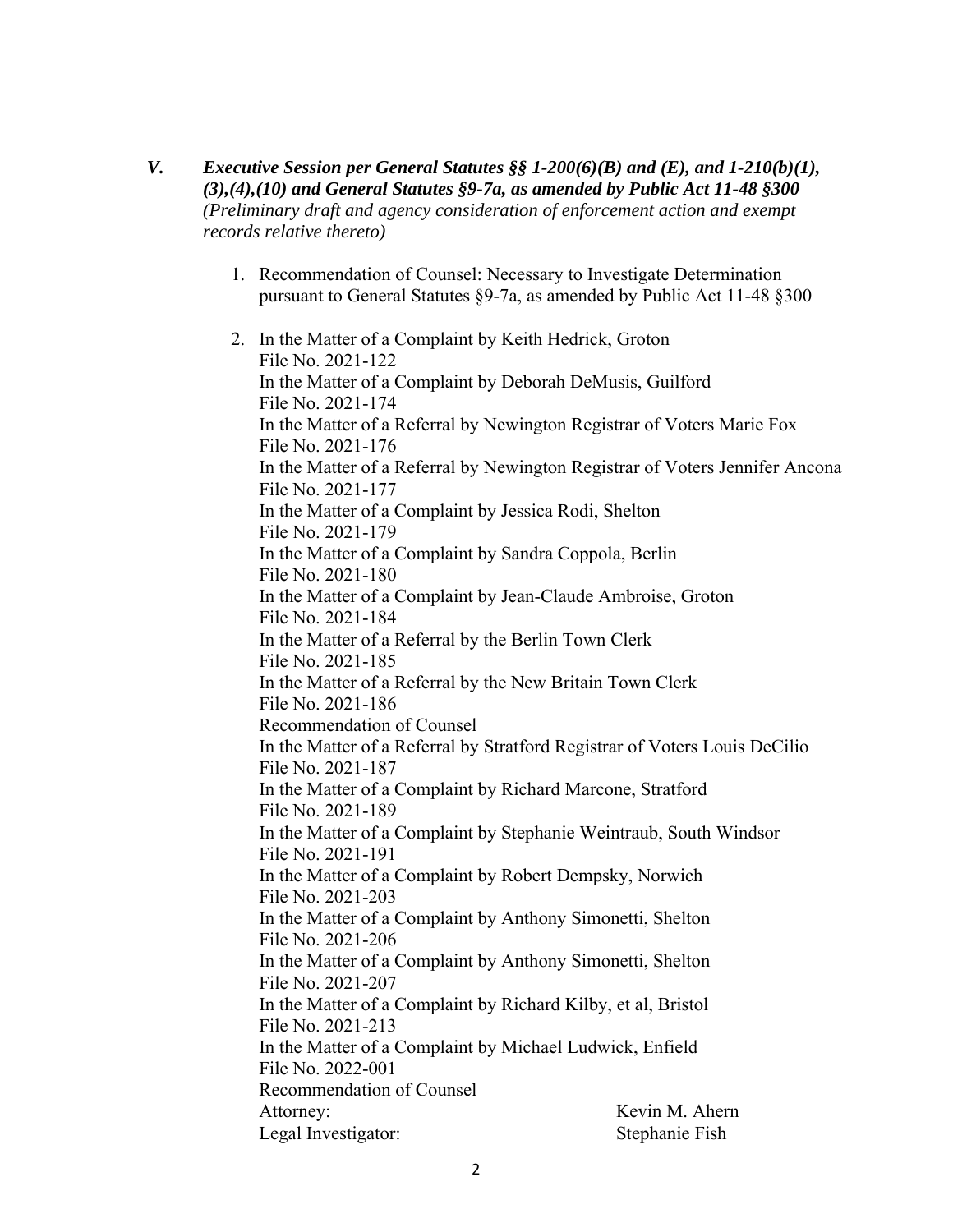| 3. In the Matter of a Complaint by Philip S. Augur, Durham<br>File No. 2021-129A<br>Recommendation of Counsel<br>Attorney:<br>Legal Investigator:                                                | William B. Smith<br><b>Ronald Perry</b> |
|--------------------------------------------------------------------------------------------------------------------------------------------------------------------------------------------------|-----------------------------------------|
| 4. In the Matter of Complaint by Carole T. Young-Kleinfeld, et al, Wilton<br>File No. 2017-034<br>Recommendation of Counsel<br>Attorney:                                                         | William B. Smith                        |
| 5. In the Matter of a Complaint by Lynda Szynkowicz, Middletown<br>File No. 2021-076A<br>Recommendation of Counsel<br>Attorney:<br>Legal Investigator:                                           | William B. Smith<br>Stephanie Fish      |
| 6. In the Matter of a Complaint by Linda Szynkowicz, Middletown<br>File No. 2021-076B<br>Recommendation of Counsel<br>Attorney:<br>Legal Investigator:                                           | William B Smith<br>Stephanie Fish       |
| 7. In re. Commission Initiated Investigation into Contributions Received by the<br>"Vargas 2020 Committee"<br>File No. 2020-056<br>Recommendation of Counsel<br>Attorney:<br>Legal Investigator: | William B. Smith<br>Stephanie Fish      |
| 8. Draft Audit Reports                                                                                                                                                                           |                                         |
| 1. "Candelaria 2020," Juan Candelaria<br>Accounts Examiner: Krysta Palozie                                                                                                                       |                                         |
| 2. "DiGi for the 74 <sup>th</sup> ," Michael DiGiovancarlo<br>Accounts Examiner: Ergys Guni                                                                                                      |                                         |
| 3. "Hartley 20," Joan Hartley<br><b>Accounts Examiner: Nicole Petit</b>                                                                                                                          |                                         |

4. "Reelect Betts 2020," Whit Betts Accounts Examiner: Krysta Palozie